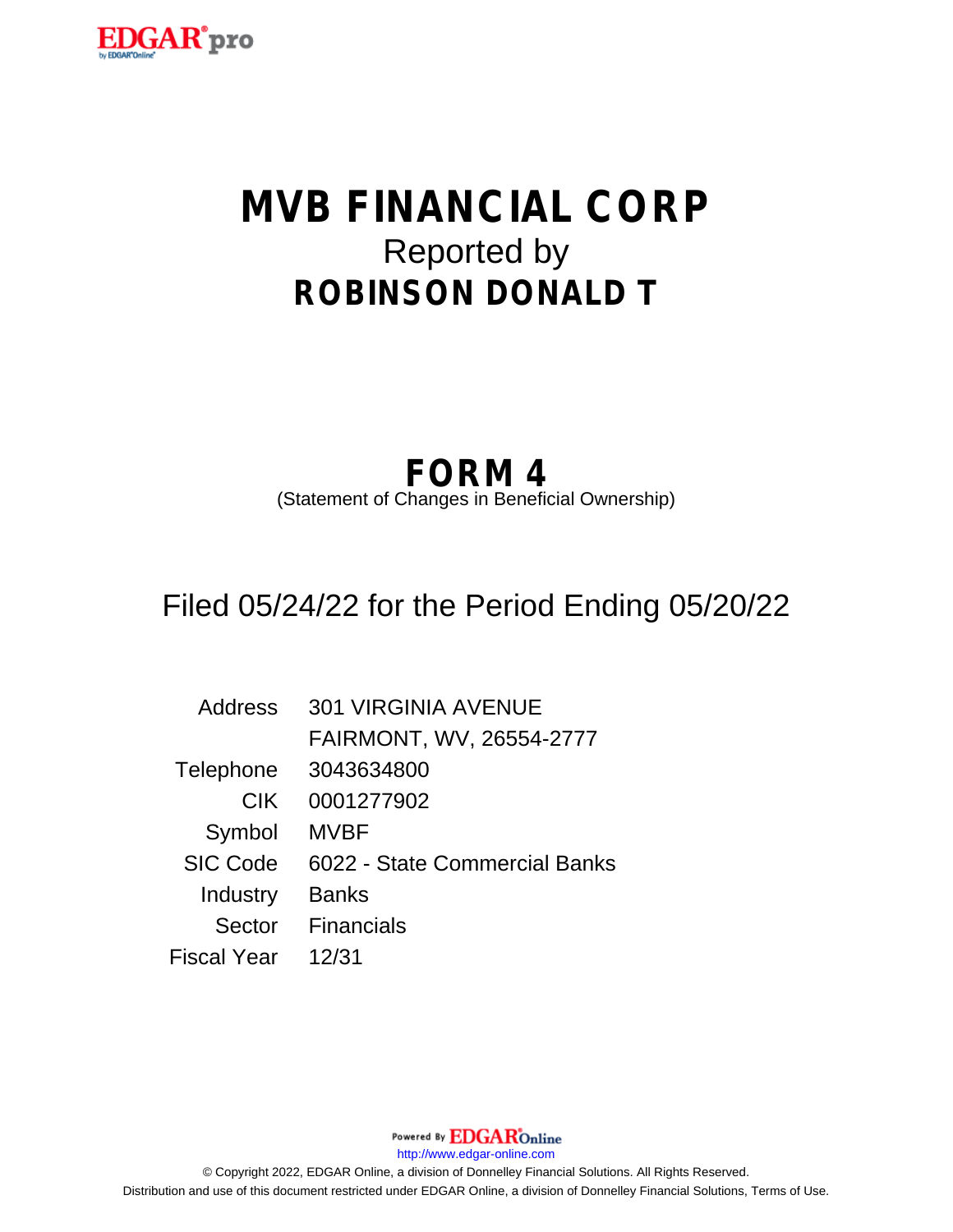[] Check this box if no longer subject to Section 16. Form 4 or Form 5 obligations may continue. See Instruction 1(b).

# UNITED STATES SECURITIES AND EXCHANGE COMMISSION Washington, D.C. 20549

**OMB APPROVAL** OMB Number: 3235-0287 Estimated average burden hours per response... 0.5

# STATEMENT OF CHANGES IN BENEFICIAL OWNERSHIP OF **SECURITIES**

Filed pursuant to Section 16(a) of the Securities Exchange Act of 1934 or Section 30(h) of the Investment Company Act of 1940

| 1. Name and Address of Reporting Person $\ddot{=}$ | 2. Issuer Name and Ticker or Trading Symbol       | 5. Relationship of Reporting Person(s) to Issuer            |  |  |  |  |
|----------------------------------------------------|---------------------------------------------------|-------------------------------------------------------------|--|--|--|--|
|                                                    |                                                   | (Check all applicable)                                      |  |  |  |  |
| <b>Robinson Donald T</b>                           | <b>MVB FINANCIAL CORP [ MVBF ]</b>                |                                                             |  |  |  |  |
| (Middle)<br>(First)<br>(Last)                      | 3. Date of Earliest Transaction (MM/DD/YYYY)      | 10% Owner<br>Director                                       |  |  |  |  |
|                                                    |                                                   | $X$ Officer (give title below) Other (specify below)        |  |  |  |  |
|                                                    |                                                   |                                                             |  |  |  |  |
|                                                    | 5/20/2022                                         | President                                                   |  |  |  |  |
| 3000 SWISS PINE WAY, SUITE 100<br>(Street)         | 4. If Amendment, Date Original Filed (MM/DD/YYYY) | 6. Individual or Joint/Group Filing (Check Applicable Line) |  |  |  |  |

#### Table I - Non-Derivative Securities Acquired, Disposed of, or Beneficially Owned

| 1. Title of Security<br>$($ Instr. 3) | 2. Trans. Date 2A. Deemed | Execution<br>Date, if any | 3. Trans. Code<br>$($ Instr. $8)$ |   | 4. Securities Acquired (A)<br>or Disposed of $(D)$<br>(Instr. $3, 4$ and $5$ ) |                 |           | 5. Amount of Securities Beneficially Owned<br>Following Reported Transaction(s)<br>(Instr. $3$ and $4$ ) | b.<br>Form:                             | 7. Nature<br>Ownership of Indirect<br>Beneficial<br>Direct (D) Ownership |
|---------------------------------------|---------------------------|---------------------------|-----------------------------------|---|--------------------------------------------------------------------------------|-----------------|-----------|----------------------------------------------------------------------------------------------------------|-----------------------------------------|--------------------------------------------------------------------------|
|                                       |                           |                           | Code                              | V | Amount                                                                         | $(A)$ or<br>(D) | Price     |                                                                                                          | or Indirect (Instr. 4)<br>$(I)$ (Instr. |                                                                          |
| <b>Common Stock</b>                   | 5/20/2022                 |                           | M                                 |   | $1826$ <sup>(1)</sup><br>(2)                                                   | A               | <b>SO</b> | 35854                                                                                                    | D                                       |                                                                          |
| <b>Common Stock</b>                   | 5/20/2022                 |                           | M                                 |   | $2471$ $(2)$<br>(3)                                                            | A               | <b>SO</b> | 38325                                                                                                    | D                                       |                                                                          |
| <b>Common Stock</b>                   | 5/20/2022                 |                           | M                                 |   | 1146(4)<br>(5)                                                                 | A               | <b>SO</b> | 39471                                                                                                    | D                                       |                                                                          |
| <b>Common Stock</b>                   | 5/20/2022                 |                           | F                                 |   | 1681                                                                           | D               | <b>SO</b> | 37790                                                                                                    | D                                       |                                                                          |
| <b>Common Stock</b>                   |                           |                           |                                   |   |                                                                                |                 |           | 2000                                                                                                     |                                         | <b>Shares</b><br>held by<br><b>Brent</b><br>Robinson                     |

# Table II - Derivative Securities Beneficially Owned (e.g., puts, calls, warrants, options, convertible securities)

| 1. Title of Derivate<br>Security<br>$($ Instr. 3) | Conversion<br>or Exercise<br>Price of<br>Derivative | 3. Trans.<br>Date | 3A. Deemed 4. Trans.<br>Execution<br>Date, if any | Code<br>$($ Instr. $8)$ |   | 5. Number of<br>Derivative Securities and Expiration Date<br>Acquired (A) or<br>Disposed of $(D)$<br>(Instr. $3, 4$ and $5$ ) |      | 6. Date Exercisable      |                  | 7. Title and Amount of<br>Securities Underlying<br>Derivative Security<br>(Instr. $3$ and $4$ ) |                                         | Derivative derivative<br>Security<br>$($ Instr. 5 $)$ | 8. Price of 19. Number of 10.<br>Securities<br>Beneficially<br>Owned      | Ownership of Indirect<br>Form of<br>Security: | 11. Nature<br>Beneficial<br>Derivative Ownership<br>$($ Instr. 4 $)$ |
|---------------------------------------------------|-----------------------------------------------------|-------------------|---------------------------------------------------|-------------------------|---|-------------------------------------------------------------------------------------------------------------------------------|------|--------------------------|------------------|-------------------------------------------------------------------------------------------------|-----------------------------------------|-------------------------------------------------------|---------------------------------------------------------------------------|-----------------------------------------------|----------------------------------------------------------------------|
|                                                   | Security                                            |                   |                                                   | Code                    | V | (A)                                                                                                                           | (D)  | Date<br>Exercisable Date | Expiration Title |                                                                                                 | Amount or<br>Number of<br><b>Shares</b> |                                                       | Following<br>Reported<br>Transaction(s) $(I)$ (Instr.<br>$($ Instr. 4 $)$ | Direct $(D)$<br>or Indirect                   |                                                                      |
| <b>RSU - TSR</b>                                  | \$0.0                                               | 5/20/2022         |                                                   | M                       |   |                                                                                                                               | 1597 | 5/20/2022                | (6)              | Common<br>Stock                                                                                 | 1597.0                                  | \$0                                                   | $\mathbf{0}$                                                              | D                                             |                                                                      |
| <b>RSU - ROA</b><br>Award                         | <b>SO.O</b>                                         | 5/20/2022         |                                                   | M                       |   |                                                                                                                               | 1181 | 5/20/2022                | (2)              | Common<br><b>Stock</b>                                                                          | 1181.0                                  | \$0                                                   | $\mathbf{0}$                                                              | $\bf{D}$                                      |                                                                      |
| RSU - Time-<br><b>Vested Award</b>                | <b>SO.O</b>                                         | 5/20/2022         |                                                   | М                       |   |                                                                                                                               | 1103 | 5/20/2020                | (8)              | Common<br>Stock                                                                                 | 1103.0                                  | \$0                                                   | 2205                                                                      | $\bf{D}$                                      |                                                                      |

#### **Explanation of Responses:**

- (1) Includes 55 dividend equivalent shares accrued since the time of grant.
- (2) Acquired upon achievement of certain performance criteria pursuant to the performance-based restricted stock units granted on May 20, 2019. The performance conditions applicable to the award were determined to have been satisfied by the Company's HR & Compensation Committee.
- (3) Includes 76 dividend equivalent shares accrued since the time of grant.
- (4) Includes 43 dividend equivalent shares accrued since the time of grant.
- (5) 1/5 of the restricted units, granted May 20, 2019, have vested and are being issued.
- (6) The restricted units were granted pursuant to the 2013 Stock Incentive Plan (Amended) and will vest in one installment at the end of three years upon meeting the Total Shareholder Return target.
- (7) The restricted units were granted pursuant to the 2013 Stock Incentive Plan (Amended), which vest in one installment at the end of three years upon meeting the established ROA target.
- (8) The restricted units were granted pursuant to the 2013 Stock Incentive Plan (Amended) and have a five-year graded vesting schedule assuming continued employment with the Company.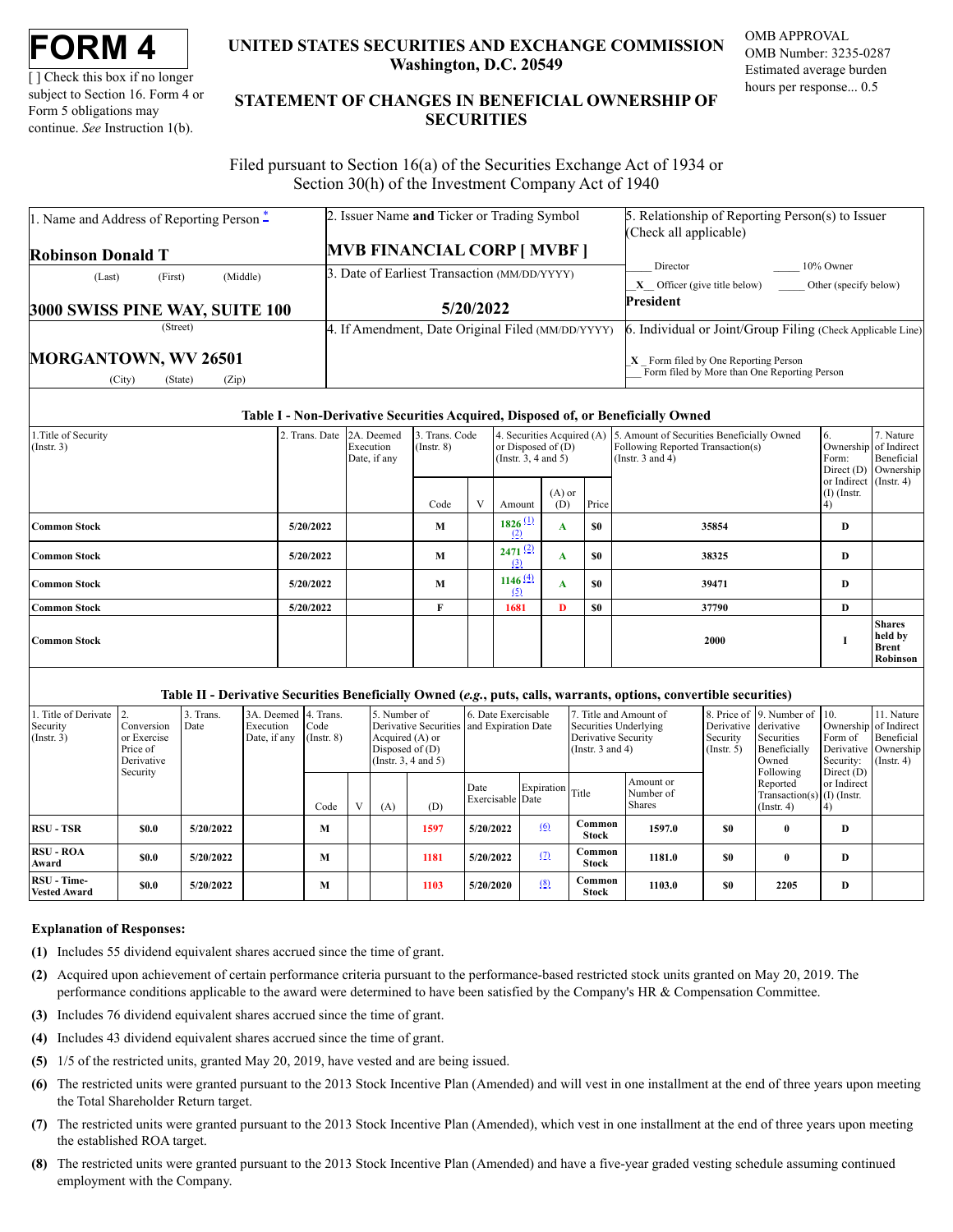#### **Reporting Owners**

|                                                              | Relationships |  |           |       |  |  |  |  |
|--------------------------------------------------------------|---------------|--|-----------|-------|--|--|--|--|
| Reporting Owner Name / Address<br>Director 10% Owner Officer |               |  |           | Other |  |  |  |  |
| <b>Robinson Donald T</b>                                     |               |  |           |       |  |  |  |  |
| 3000 SWISS PINE WAY                                          |               |  | President |       |  |  |  |  |
| <b>SUITE 100</b>                                             |               |  |           |       |  |  |  |  |
| MORGANTOWN, WV 26501                                         |               |  |           |       |  |  |  |  |

#### **Signatures**

### **Lisa J. McCormick, POA for Donald T. Robinson 5/23/2022**

[\\*\\*](#page-2-1)Signature of Reporting Person Date

Reminder: Report on a separate line for each class of securities beneficially owned directly or indirectly.

<span id="page-2-0"></span>**\*** If the form is filed by more than one reporting person, *see* Instruction 4(b)(v).

<span id="page-2-1"></span>**\*\*** Intentional misstatements or omissions of facts constitute Federal Criminal Violations. *See* 18 U.S.C. 1001 and 15 U.S.C. 78ff(a).

Note: File three copies of this Form, one of which must be manually signed. If space is insufficient, *see* Instruction 6 for procedure.

Persons who respond to the collection of information contained in this form are not required to respond unless the form displays a currently valid OMB control number.